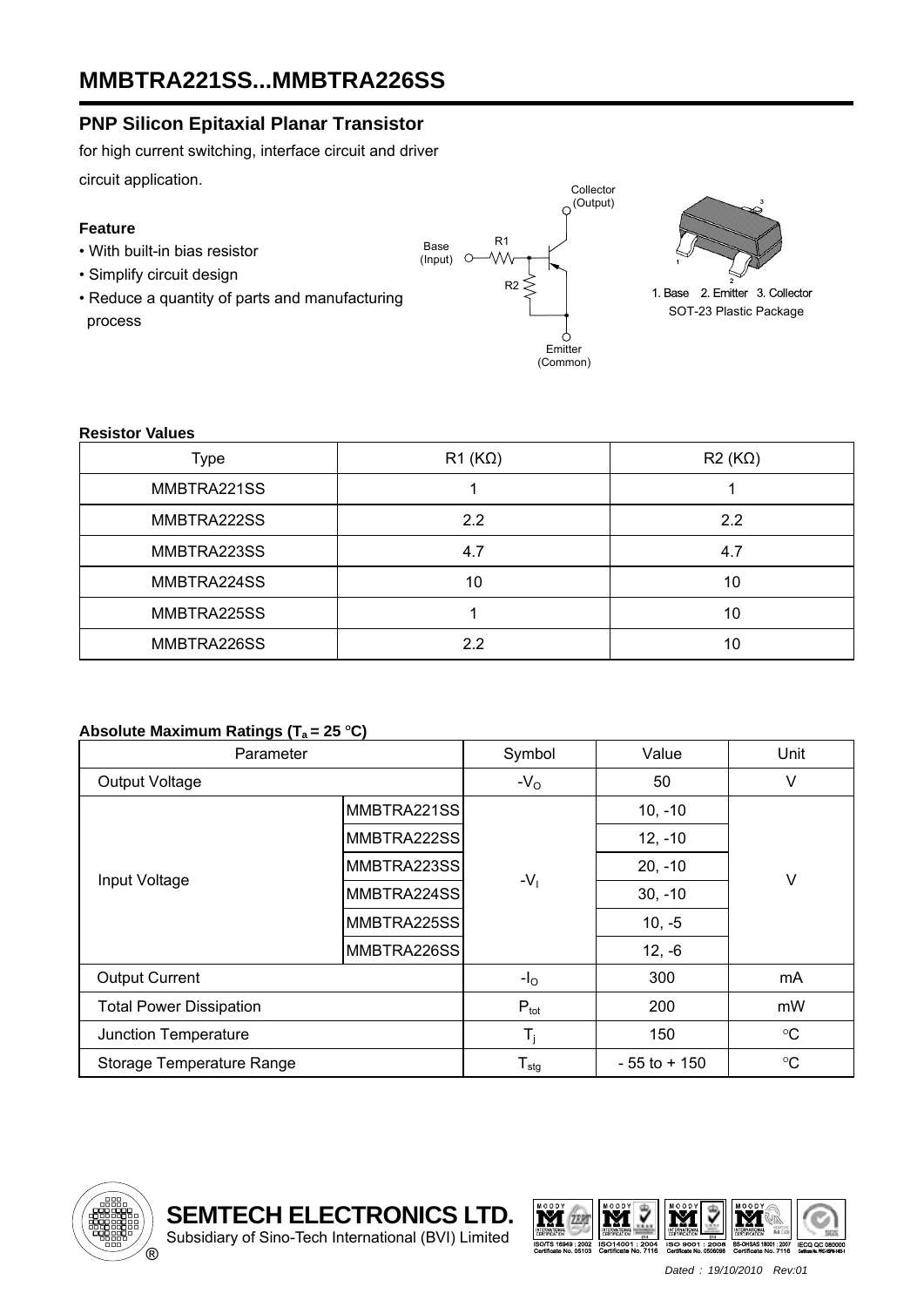#### **Characteristics at T<sub>a</sub> = 25 °C**

| Parameter                                                                                |                                                                                        | Symbol       | Min.                             | Typ. | Max.                                                            | Unit       |
|------------------------------------------------------------------------------------------|----------------------------------------------------------------------------------------|--------------|----------------------------------|------|-----------------------------------------------------------------|------------|
| DC Current Gain<br>at - $V_0$ = 5 V, -l <sub>0</sub> = 50 mA                             | MMBTRA221SS<br>MMBTRA222SS<br>MMBTRA223SS<br>MMBTRA224SS<br>MMBTRA225SS<br>MMBTRA226SS | $G_{1}$      | 33<br>39<br>47<br>56<br>56<br>56 |      |                                                                 |            |
| <b>Output Cutoff Current</b><br>at $-V_0 = 30 V$                                         |                                                                                        | $-IO(OFF)$   |                                  |      | 10                                                              | μA         |
| Input Current<br>at $-V_1 = 5 V$                                                         | MMBTRA221SS<br>MMBTRA222SS<br>MMBTRA223SS<br>MMBTRA224SS<br>MMBTRA225SS<br>MMBTRA226SS | $-1$         |                                  |      | 7.2<br>3.8<br>1.8<br>0.88<br>7.2<br>3.6                         | mA         |
| <b>Output Voltage</b><br>at $-I_0$ = 10 mA, $-I_1$ = 0.5 mA                              |                                                                                        | $-VO(ON)$    |                                  |      | 0.6                                                             | $\vee$     |
| Input Voltage (ON)<br>at - $V_0$ = 0.3 V, -l <sub>0</sub> = 20 mA<br>Input Voltage (OFF) | MMBTRA221SS<br>MMBTRA222SS<br>MMBTRA223SS<br>MMBTRA224SS<br>MMBTRA225SS<br>MMBTRA226SS | $-V_{I(ON)}$ |                                  |      | $\mathbf{3}$<br>$\begin{array}{c} 3 \\ 3 \\ 3 \\ 2 \end{array}$ | $\vee$     |
| at $-V_0 = 5 V$ , $-I_0 = 0.1 mA$                                                        | MMBTRA221SS~224SS<br>MMBTRA225SS~226SS                                                 | $-VI(OFF)$   | 0.5<br>0.3                       |      |                                                                 | $\vee$     |
| <b>Transition Frequency</b><br>at $-V_0$ = 10 V, $-I_0$ = 5 mA, f = 100 MHz              |                                                                                        | $f_T^{1}$    |                                  | 200  |                                                                 | <b>MHz</b> |

 $<sup>1)</sup>$  Characteristic of transistor only.</sup>



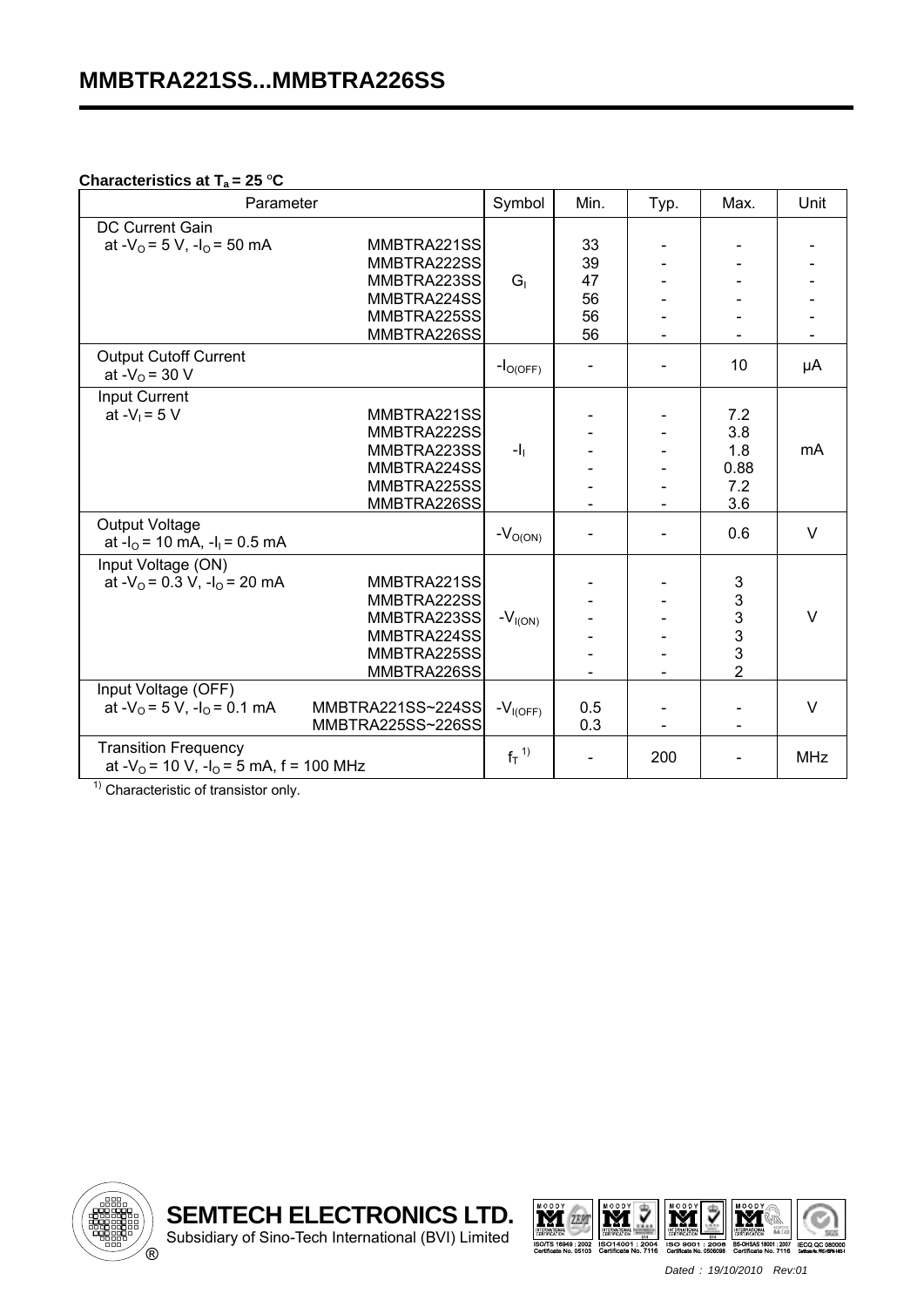# **MMBTRA221SS...MMBTRA226SS**





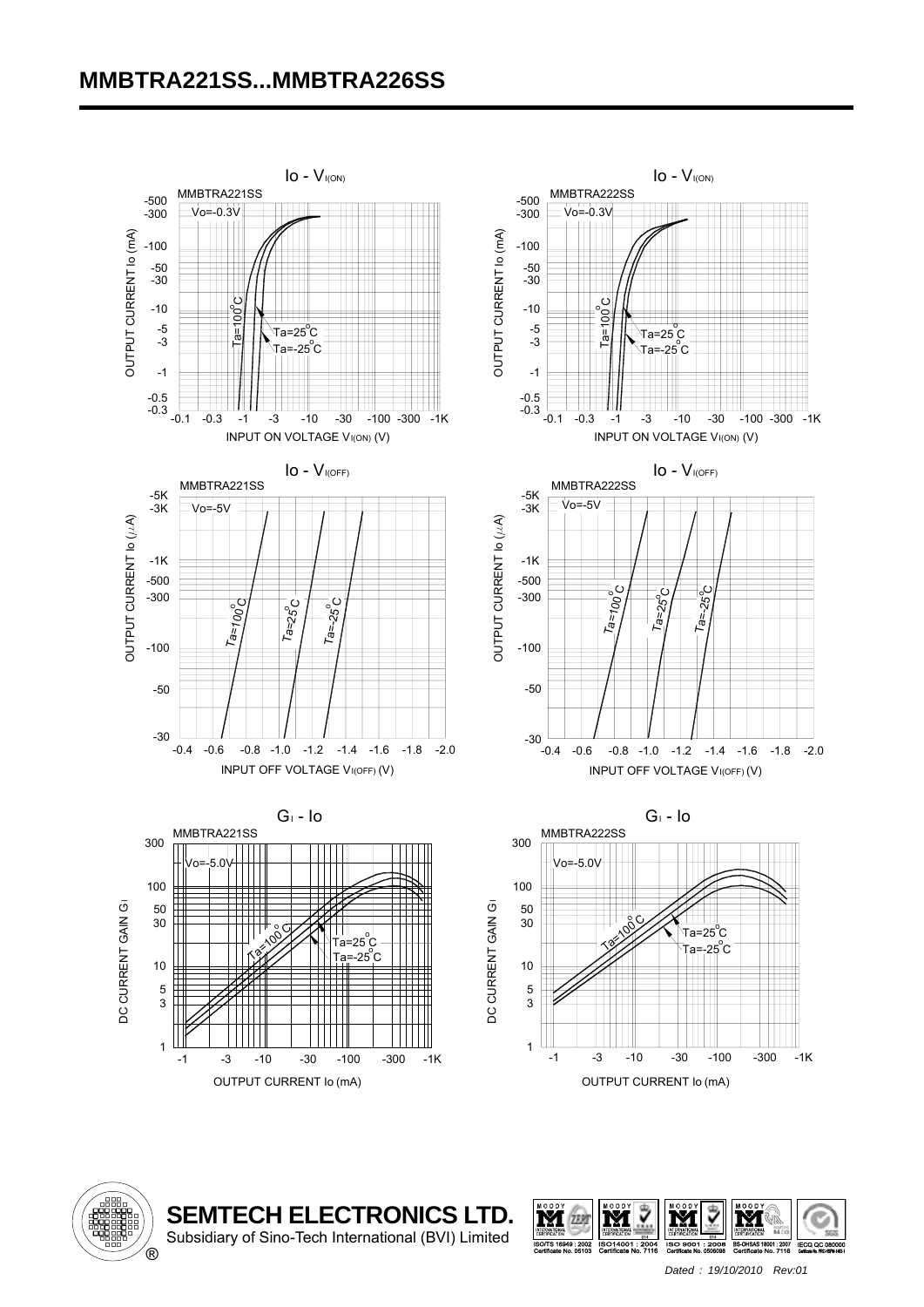# **MMBTRA221SS...MMBTRA226SS**





**SEMTECH ELECTRONICS LTD.**  Subsidiary of Sino-Tech International (BVI) Limited